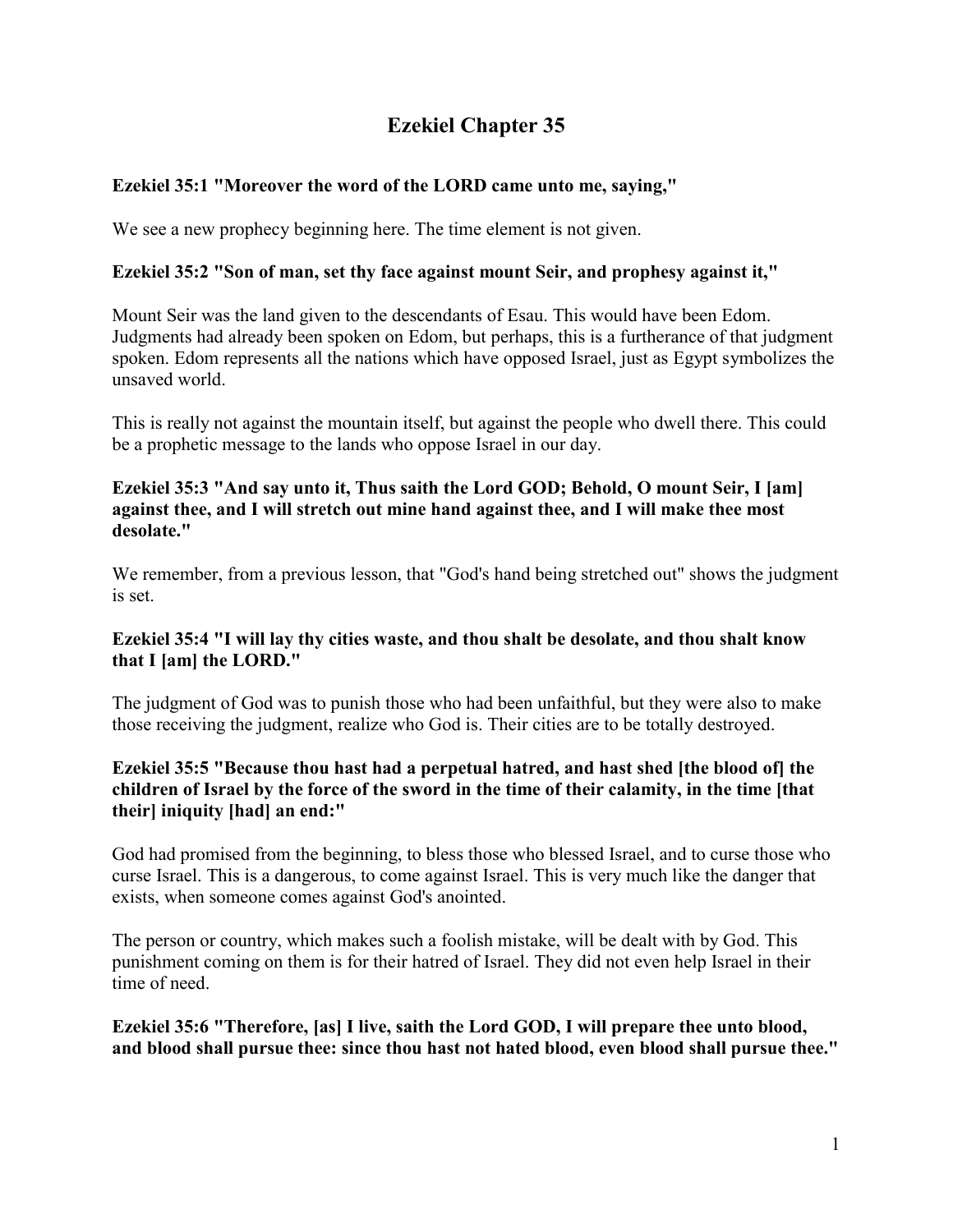"Since" is a particle used to show emotion, such as lo! Edom seemed happy about the fate of Israel. Much blood was shed in Israel. God believes in equal justice. Blood for blood is His judgment. They were bloody people, so God will bring blood punishment upon them.

# **Ezekiel 35:7 "Thus will I make mount Seir most desolate, and cut off from it him that passeth out and him that returneth."**

The desolation would be so great; this would not be repopulated again. The usual people who travel through the land would avoid that route, because of the devastation.

# **Ezekiel 35:8 "And I will fill his mountains with his slain [men]: in thy hills, and in thy valleys, and in all thy rivers, shall they fall that are slain with the sword."**

They had sided in with the Chaldeans against Israel, now it is their turn to be killed. They had been so ruthless with Israel. Now, they are destroyed with an overwhelming army.

Another name for Edom is Idumea. History tells us, that the Edomites just fade from the history books. Perhaps, the curse placed upon them that is spoken of here, brings that about.

# **Ezekiel 35:9 "I will make thee perpetual desolations, and thy cities shall not return: and ye shall know that I [am] the LORD."**

There will be no more cities. They are completely destroyed. There will be no more Edomites either.

## **Ezekiel 35:10 "Because thou hast said, These two nations and these two countries shall be mine, and we will possess it; whereas the LORD was there:"**

Edom had decided they would just take over Israel and Judah, while they were down from their defeat by Babylon. These two nations really belonged to God. Edom would have been taking over what belonged to God. The LORD would not allow this. He had promised this land to Abraham and his descendants forever. This was their Promised Land from God.

## **Ezekiel 35:11 "Therefore, [as] I live, saith the Lord GOD, I will even do according to thine anger, and according to thine envy which thou hast used out of thy hatred against them; and I will make myself known among them, when I have judged thee."**

The hatred of the Edomites for the Israelites goes all the way back to Esau and Jacob (Israel). The envy as well as the hatred extended that far back, as well. The birthright was Esau's. He sold it for a bowl of soup. His brother Jacob tricked their father into giving him the right hand blessing.

This anger had come from generation to generation. Probably, they did not even know where it came from. They had always been enemies of Israel.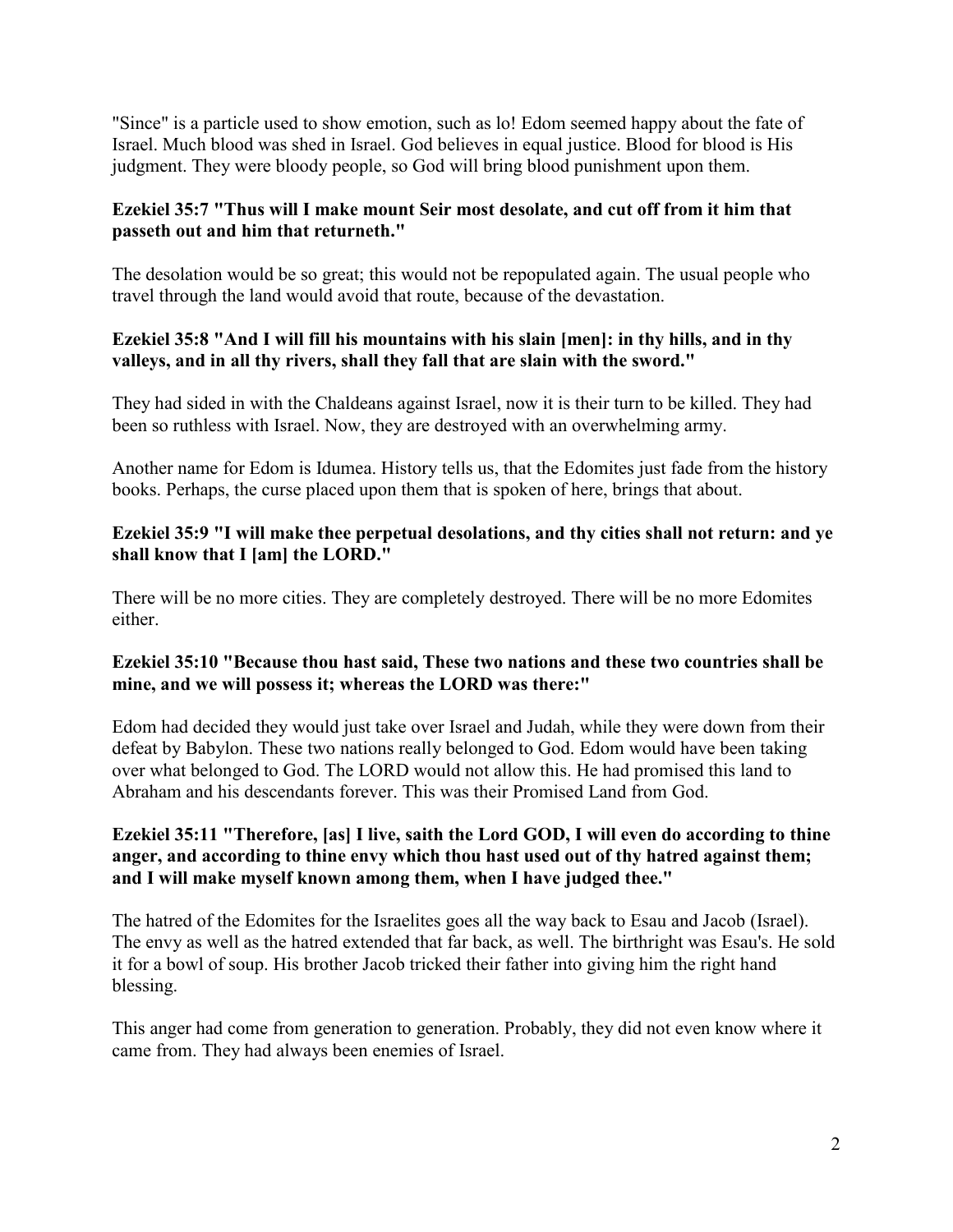## **Ezekiel 35:12 "And thou shalt know that I [am] the LORD, [and that] I have heard all thy blasphemies which thou hast spoken against the mountains of Israel, saying, They are laid desolate, they are given us to consume."**

To speak against Israel, was to speak against God. These were His chosen people. The LORD fights Israel's battles for them. God will take vengeance on Edom, for the terrible things they had said about Israel. Edom had helped attack Judah.

They were proud, when all of Israel fell. They thought they might rush in and take the country for themselves, while Israel was down. They felt they had been tricked out of this land, and that it actually belonged to them.

Every blasphemous thing they had said had been heard by God. They would pay for everything they had said.

### **Ezekiel 35:13 "Thus with your mouth ye have boasted against me, and have multiplied your words against me: I have heard [them]."**

Notice, God counts these things said against Israel, as being said against Him.

### **Ezekiel 35:14 "Thus saith the Lord GOD; When the whole earth rejoiceth, I will make thee desolate."**

This is speaking of the time when Israel would come back into the land to possess it. They would rejoice greatly, because God would restore them to their former greatness. Edom will not be restored. There will be no joy for Edom.

## **Ezekiel 35:15 "As thou didst rejoice at the inheritance of the house of Israel, because it was desolate, so will I do unto thee: thou shalt be desolate, O mount Seir, and all Idumea, [even] all of it: and they shall know that I [am] the LORD."**

They had rejoiced, when Israel had been overrun by Babylon, and their cities burned. They had laughed at their calamity, because they were so happy at Israel's destruction, God will bring an even worse destruction upon them.

This area was destroyed, and is now a desert area. Whatever God says, He does. All will know that He is God, because He does exactly as He says.

# **Ezekiel Chapter 35 Questions**

- 1. This prophecy is against whom?
- 2. This was the land given to the descendants of  $\qquad \qquad$